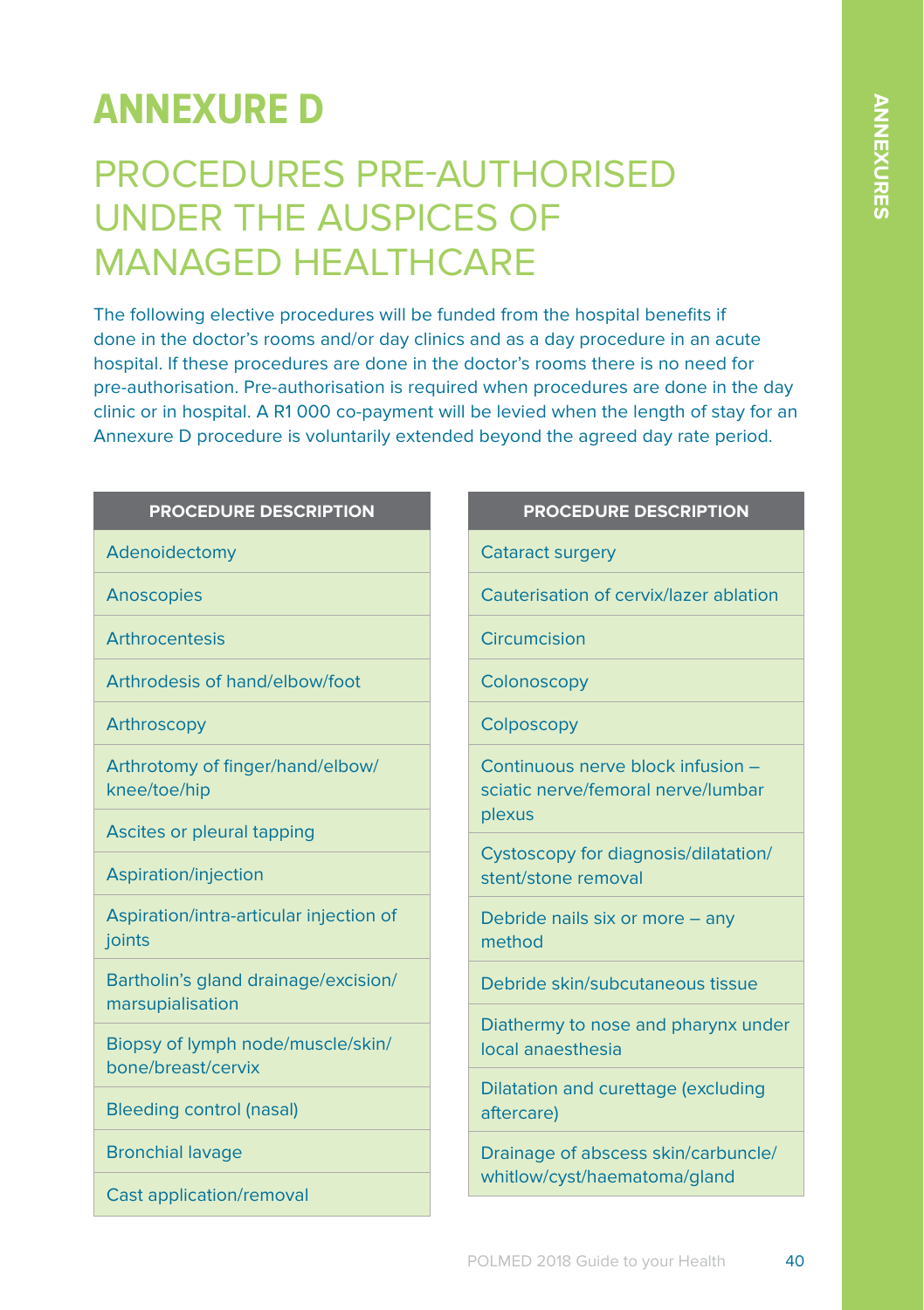### **PROCEDURE DESCRIPTION**

Drainage of subcutaneous abscess

Drainage of submucous abscess

Endoscopy

Excision benign lesion scalp/neck/ hand/feet

Excision benign lesion trunk/limbs

Excision ganglion/cyst/tumour

Excision of meibomian cyst

Excision sweat gland axilla/inguinal simple repair

Fine-needle aspiration cytology

Fine-needle aspiration for soft tissue – all areas including breast

Flexible nasopharyngo-laryngoscope examination

Gastroscopy/ esophagogastroduodenoscopy

Incision and drainage of abscess/ haematoma (anal/vaginal)

Inject nerve block

Inject tendon/ligament/trigger points/ ganglion cyst

## **Basic dentistry**

- The Scheme must authorise dental procedures that require general anaesthesia.
- Procedures done under general anaesthesia are only permitted for children under the age of seven years or in the case of the surgical removal of impacted wisdom teeth.

#### **PROCEDURE DESCRIPTION**

Inject therapeutic carpal tunnel e.g. local corticosteroids

Intrapleural block

Laparoscopy diagnostic abdomen/ peritoneum/omentum

Ludwig's angina – drainage

Myringotomy aspiration incision

Opening of quinsy at rooms

Proctoscopy with removal of polyps

Proof puncture at rooms – unilateral/ bilateral

Radical nail bed removal

Removal of foreign body

Repair layer wound scalp/axillae/ trunk/limbs

Repair wound lesion scalp/hands/ neck/feet

Tonsillectomy – adenoidectomy < 12 years

Treatment by chemo-cryotherapy – additional lesions

Vasectomy – uni/bilateral

• Registration is necessary when more than four fillings and two root canal treatments are required.

### **Maxillofacial surgery**

All procedures performed by a maxillofacial surgeon in hospital must be authorised.